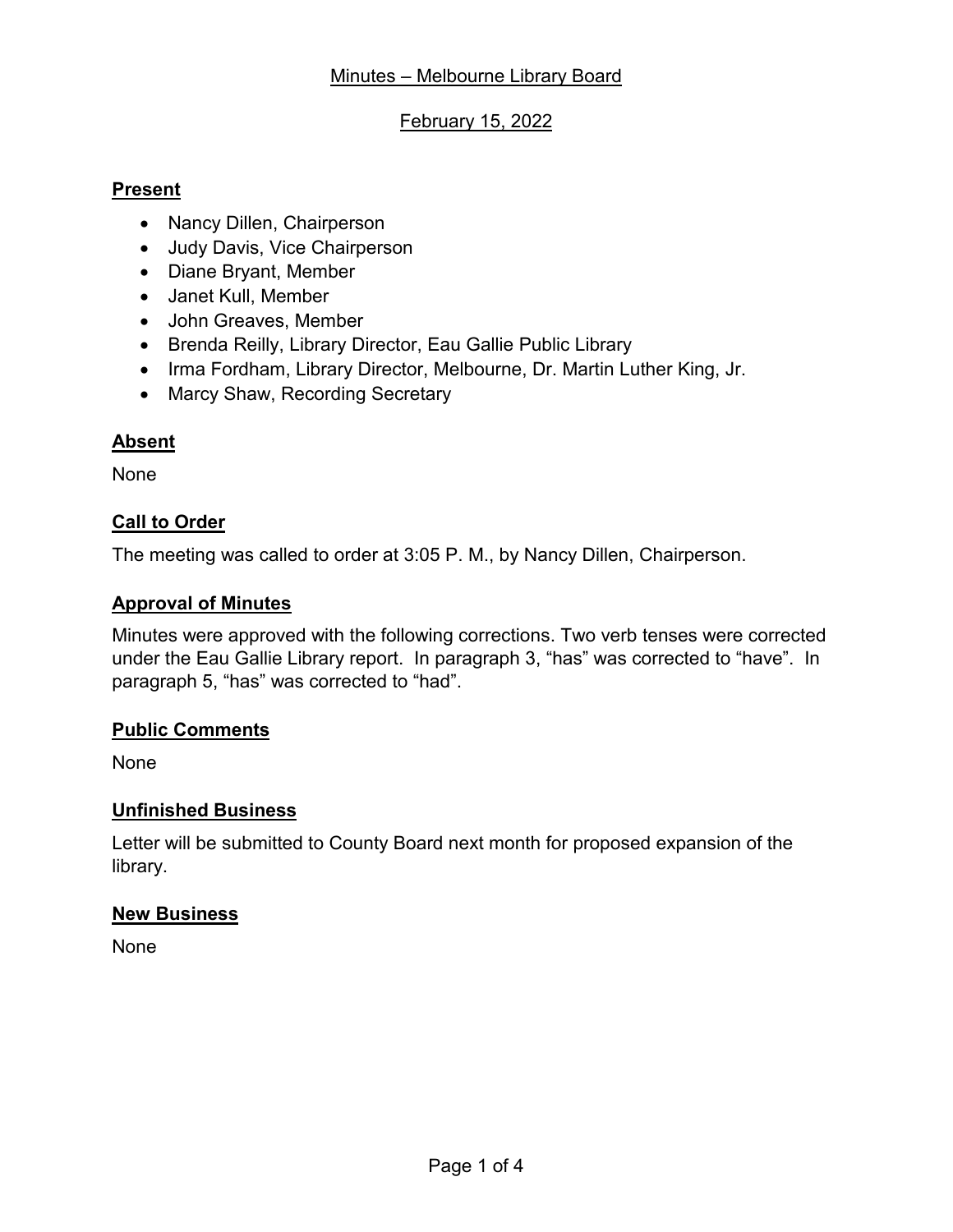# Minutes – Melbourne Library Board

### February 15, 2022

## **Directors' Report**

## **Eau Gallie Library**

Brenda gave an update on the 2 library aide positions. 1 position has been filled and the new person will start in Circulation on February  $20<sup>th</sup>$ . The other position will be reposted.

Our air handler replacement work is still being considered and bids by contractors are still coming in.

Assets Management has been here 3 separate time to remove old metal shelving and chairs.

Programs: We had a very successful program – Learn to Write Your Story held on January 29<sup>th</sup>. 25 people attended. The gentleman who conducts the program will be back on April 30 to do the same program again.

Eau Gallie Square Peace Pole dedication will be February  $23^{rd}$  at 11:30 A. M. This is partly through the Rotary Club. The library is helping in terms of doing flyers and bookmarks. We also have some new butterfly books at the library.

Next blood drive here at the EGPL is March  $9<sup>th</sup>$ . One-Blood will be here with the big red bus from 10-3.

Book sale by Friends of the Library will be in the main part of library from Thursday, March 10 through Saturday March 12 from 9-4.

County wide aquarium Artwalk project being built. It will be built in Cape Canaveral. There will be 18 different location in the county from Mims down to Melbourne Shores. 50 Space Coast area artists will be displaying aquarium themed art. The artwork will be displayed at several county libraries including Eau Gallie. In addition to the artwork, there will be 2 quilts displayed at the Eau Gallie Library.

#### **Melbourne Public Library**

Irma said the library has selected a full time Library Assistant II. We still have two open positions which we posted yesterday. A library aide position and a library assistant I position. After that we will be fully staffed.

We decided to have a book sale this year and it will be held Thursday, Friday, and Saturday, February 24, 25, and 26 from 9 A. M. to 4:45 P. M. and Sunday, February 27, from  $1:00 - 4:45$  P. M.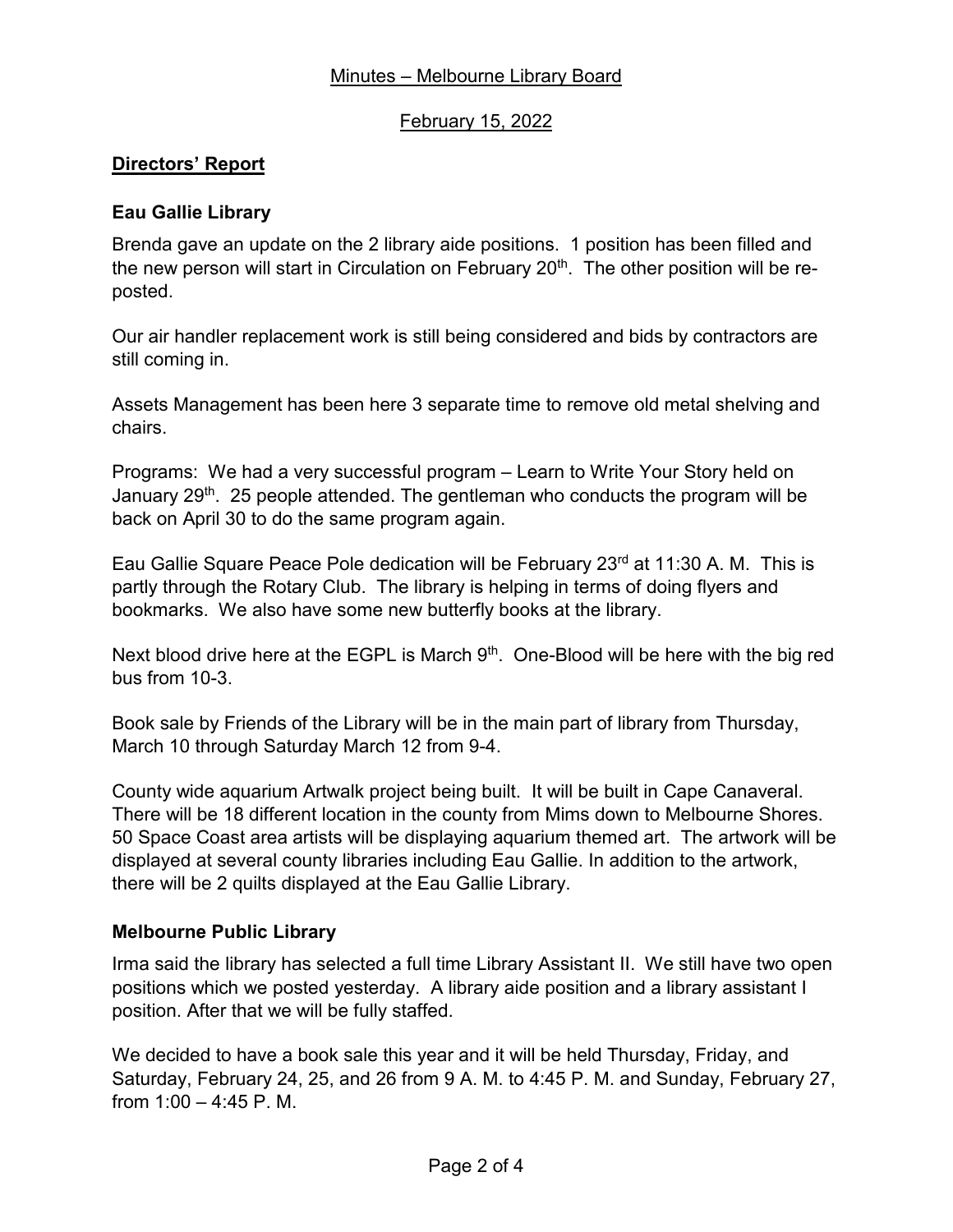# Minutes – Melbourne Library Board

### February 15, 2022

Lisa Montgomery – Community Support Advocate is at our Melbourne Library as well as DeGroodt and Titusville. She takes walk-ins and appointments. She is able to help with housing and any other social issues which she can help/refer people. She is at the Melbourne Library on Wednesdays 10 A. M. to 6P. M.

The Community Support Advocate is a working out very well for us and is a much needed service.

## **Dr. Martin Luther King, Jr., Public Library**

We are having a weekly raffle for Black History Month. We are raffling off a little package with a book and a candy bar for kid's books, teen book, and an adult book. So far, we have had 46 entries.

Tax preparation started on the  $4<sup>th</sup>$  and they are there Monday through Friday from 9 A. M. to 3 P. M. 15 have been helped so far.

We have a new library aide starting tomorrow.

#### **Other Business**

The Eau Gallie Beautification project was briefing discussed. Sharon Dwyer had sent an email expressing concern about the plan for a sidewalk from the street to the pier which would take up several parking spaces at the library. If the library expansion is approved, the parking concerns will be moot since the lot will be re-designed.

#### **Announcements**

None

#### **Next Meeting Date and Adjournment**

Next Library Board meeting will be on Tuesday March 15, 2022 at 3:00 P. M. at the Dr. Martin Luther King, Jr., Public Library and the County Library Board on Thursday, March 17, 2022 at 10:00 A. M. will be at the Melbourne Public Library.

The meeting adjourned at 3.26 P. M.